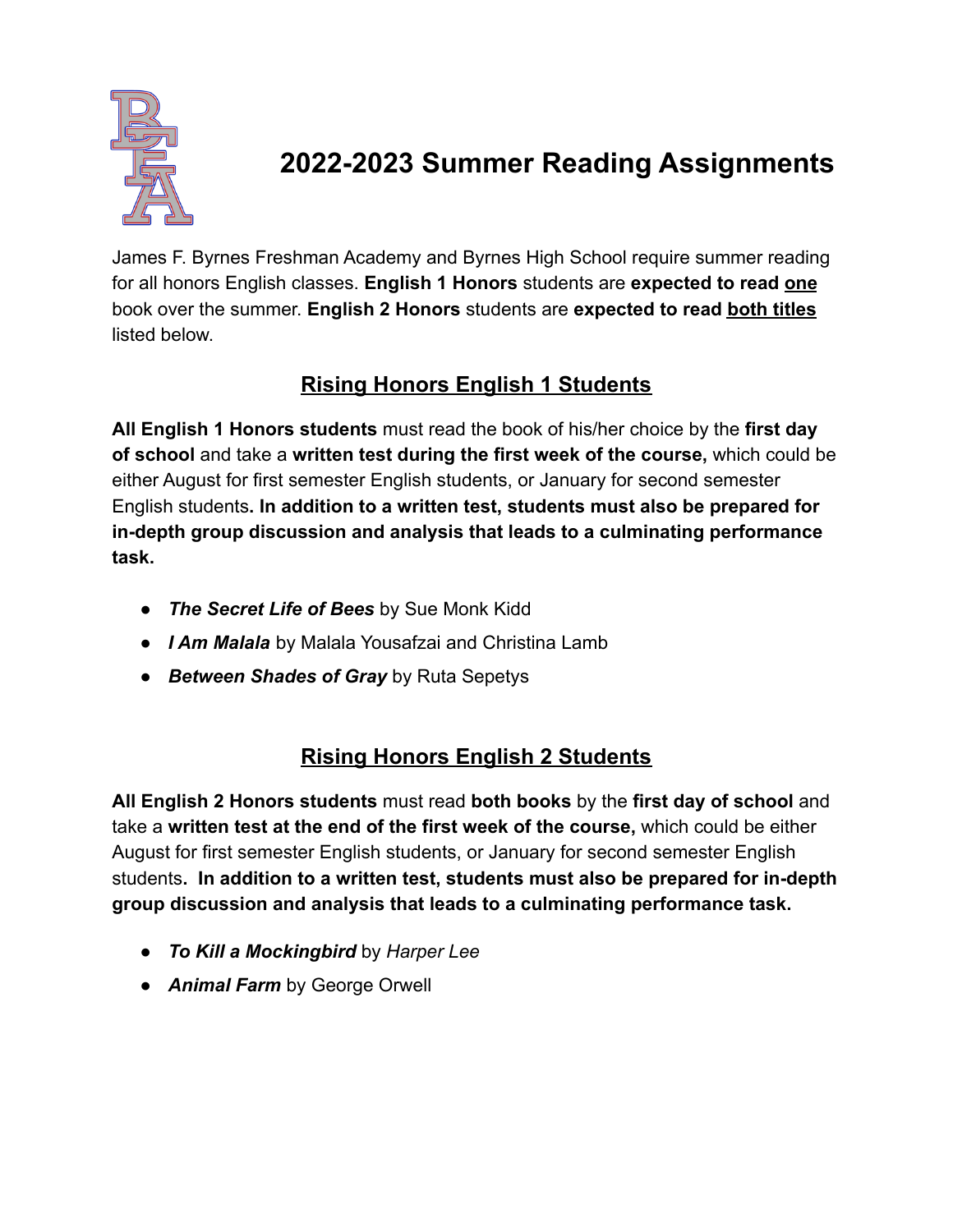

## **2021 Summer Reading Assignments Rising College Prep English 1 Students**

**English 1 CP students are encouraged, but not required** to read one book of his/her choice by the **first day of school.** English 1 CP Students who read one book and complete one of the projects below will participate in an **ice cream party**.

**Write a journal as though you are one of the main characters in the book.** The journal should have five entries in chronological order and reflect the feelings and thoughts of that character at five different points in time (2-3 pages).

**Create a collage with at least 20 graphics (pictures, photographs, ClipArt, etc.) that apply literally or figuratively to the story.** The collage can be done either by hand or on the computer. You must include a list of the 20 items with explanations about why you selected those graphics.

**Create a movie-pitch for the book.** Choose at least six real-life actors for the main/supporting characters in the novel, and be sure to explain why those actors would be perfect for the roles. You must also include a soundtrack with at least ten songs for ten different points in the story.

#### *Choice of Books:*

**Ghost** Reynolds Reynolds **Everything all at Once Leno Scythe** Shusterman **Salt to the Sea** Sepetys **Crossing Ebenezer Creek** Bolden **Stick** Harmon **Three Dark Crowns Blake Taking Flight** Deprince